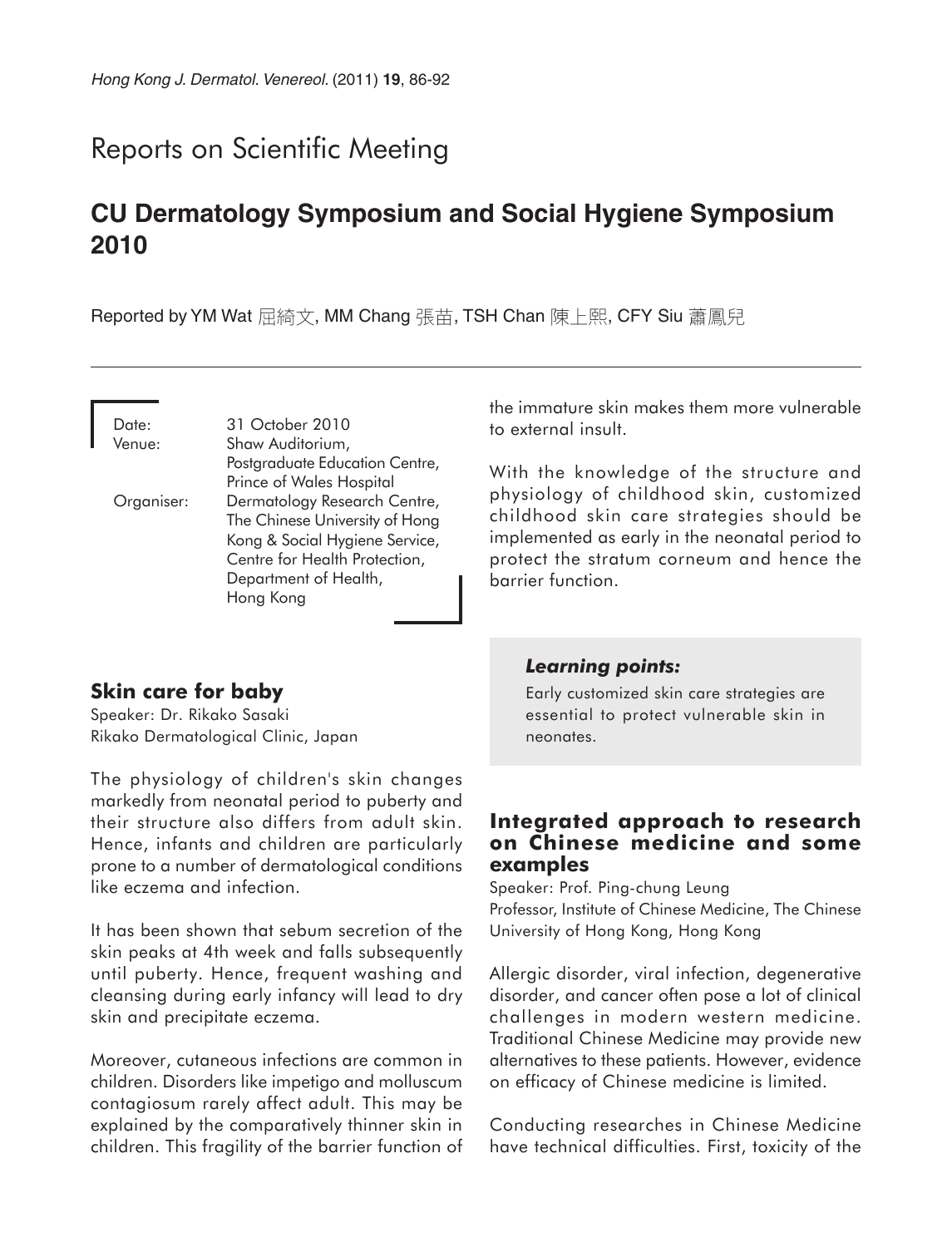herbal medicine is not always known. Also, the variation in the terminology of herbal medicine is confusing and makes standardization difficult. Furthermore, the chemistry of the active component in herbal medicine is unknown. And it is sometimes difficult to extract the biologically active component from a complex formula, which make subsequent re-formulations and drug development difficult.

Yet, traditional Chinese medicine had been shown to be effective in some clinical problems in preliminary studies. Astragalus and radix rehmaniae had been used in ulcer management and was found to enhance angiogenesis and promote granulation. PentaHerbs, which consists of Jin Yin Hua, Bo He, Dan Pi, Cang Zhu and Huane Bai, has also been used to treat atopic dermatitis among children. Finally, Bakuchiol and Macrocarpal C were shown to contain active antifungal chemical molecules which may be helpful in treating tinea pedis.

Hence, it is time for us to consider the development of TCM. Working out the active chemical compound from herbal medicine and modifying classic complicated formula into simpler reproducible formula will help facilitate further studies on TCM.

### *Learning points:*

TCM intervention carries a great potential for future research. It is time for us to consider development of TCM, with reference to the modern drug development in western medicine.

## **Environmental factors and the skin**

Speaker: Dr. Tin-sik Cheng Medical and Health Officer, Social Hygiene Service, Hong Kong

A myriad of skin diseases associated or impacted by environmental changes were illustrated with three major topics discussed.

#### *1. Updates on role of UVA in skin cancer*

While UVA was believed to have more effectively induced melanoma than UVB in a land-mark animal study using Xiphophorus fish in 1993, subsequent animal studies in mammalian models failed to reciprocate the same results. The most recent study conducted by the group in MD Anderson Cancer Center in 2010 using the same hybrid of fish with a much-larger, statistically-adequate sample size revealed that UVB-irradiation yielded higher frequency of melanoma (44%) than UVA irradiation (13%), the latter of which was similar to baseline. These data were consistent with the current belief of early life exposure of UVB contributing to melanoma formation by direct DNA damage and formation of cyclobutane dimers and (6-4) photoproducts. Though there was no evidence of UVA causing melanoma thus far, the speaker reminded us that UVA was also a carcinogen linked to non-melanotic skin cancer through similar mechanisms as above. The dangers of using artificial sun-beds for tanning were illustrated in a meta-analysis of 19 studies which validated the association of sun-bed exposure with melanoma and non-melanotic skin cancer in Caucasians (especially worse when exposed at young age <35, relative risk 1.75). The International Agency for Research on Cancer Working Group had classified tanning beds as carcinogenic to humans in July 2009. Finally, the mechanism of how UVA synergized with air pollutants, polycyclic aromatic hydrocarbons (PAH), especially, benzoapyrene, through generation of reactive oxygen species, to chemo-photocarcinogenesis, was addressed. Topical exposure of PAH acted as photosensitizer for UVA, and produced increased incidence of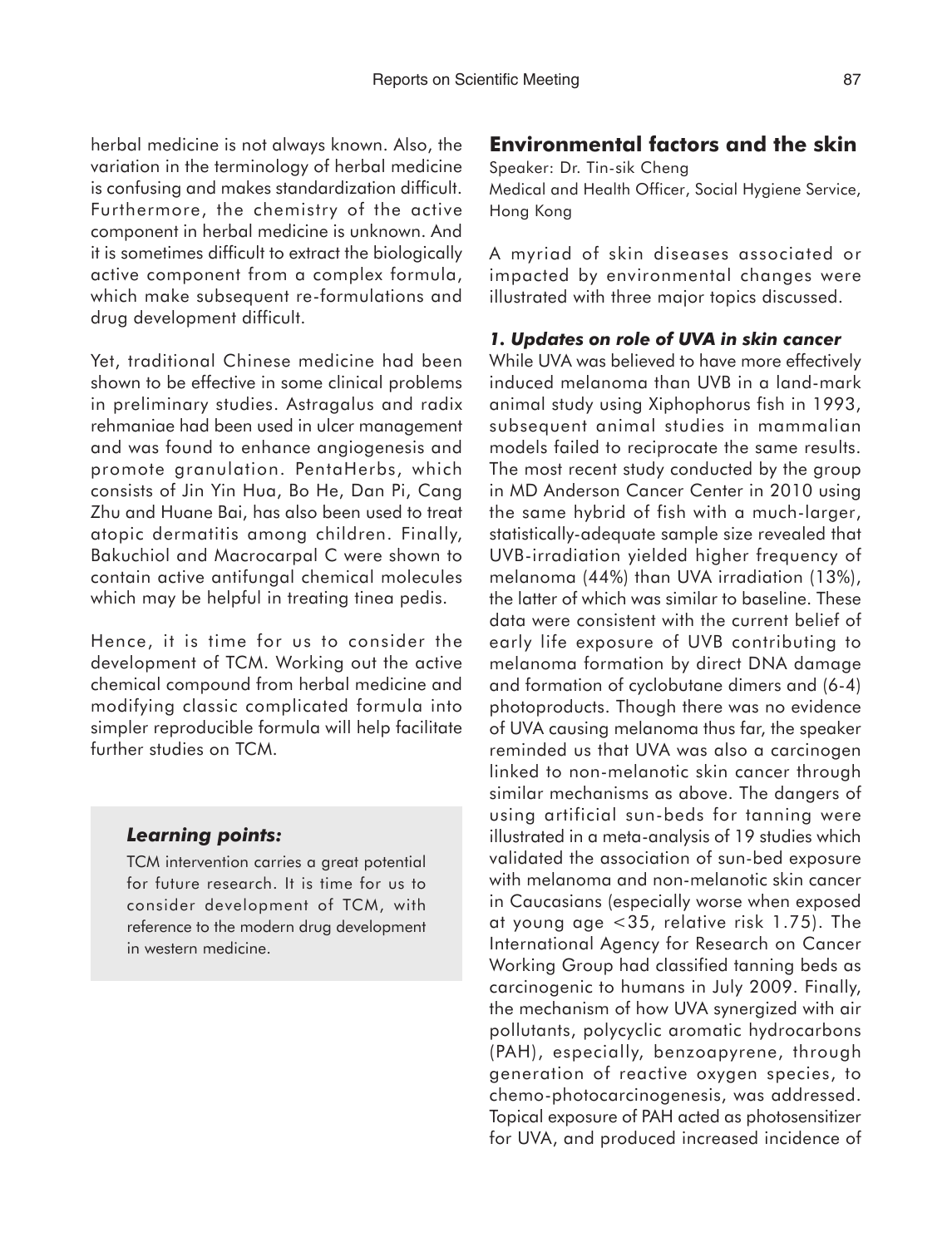local skin and lung carcinomas in animal models.

## *2. Contact dermatitis and metal allergy*

In the last decade, nickel was the commonest metal and allergen accounting for contact dermatitis in patients in North America. The trend of nickel allergy confirmed on patch test had increased from 10% to 19% over 10 years. Cell phone dermatitis, typically located to ears, pre-auricular areas and cheek, was thought to be due to contact allergy with external metal parts of cell phone. The European Nickel Directive, which currently restricted nickel release to  $\lt = \times 0.2$  ug/cm<sup>2</sup>/week in objects to be used for prolonged contact with skin, was effective in decreasing nickel sensitization and subsequent nickel allergy in young children <18 years old. The relationship of nickel allergy to failed metal joint prosthesis was not substantiated, however. The most common manifestation for metal-allergy patient to have received orthopedic implant was dermatitis. There was so far no concluding evidence for metal allergy contributing to in-stent restenosis for patients receiving percutaneous coronary intervention with stenting.

### *3. Tick-borne disease*

The recent news of tick-bite reactions resulting in deaths in China due to human anaplasmosis was discussed. Also known as human granulocytic ehrlichiosis, it was caused by *Anaplasma phagocytophilum,* transmitted to humans through ticks. Patients would have symptoms of fever and influenza-like illness, gastrointestinal upsets and rash in forms of inflammed papule, nodule, or eschar with local complications. It was associated with leucopenia and thrombocytopenia and sometimes transaminitis. The disease was treatable as with other tick-borne disease with doxycycline. The well-fed tick on the skin could be sometimes be misdiagnosed as wart or neoplasm. It could transmit other infections such as Lyme disease, rickettsial infections and tularemia.

# *Learning points:*

UVA is a carcinogen linked to nonmelanotic skin cancer. Artificial sunbed use is associated with skin cancer. Cell phone dermatitis is due to contact allergy with external metal parts of cell phone. Tick bite reactions may result in human anaplasmosis which is treatable with doxycyline.

# **Skin Barrier in relationship to Neonatal Problems and Management**

Speaker: Dr. Giam-yoke Chin Consultant Dermatologist, National Skin Centre, Singapore

The epidermis serves to prevent penetration of exogenous substance and reduce transepidermal water loss. It is important to understand the nature of the neonate skin in order to tackle the skin problem properly. The skin of neonates is different from that of adults in a number of ways. Firstly, the degree of hydration of stratum corneum is less compared to adults. Secondly, the barrier function and the homeostasis control mechanism of infant skin are still under development in the first year of life.

The neonate skin also provides innate immunity. Defect in innate immune system would increase the susceptibility of skin to bacterial infections, namely *staphylococcus aureus*. It may also lead to reduced recruitment of innate immune cells such as natural killer cells.

Based on our understanding of the nature of infant skin, we can improve the termed infant skin care by: 1) bathing babies with mild, moisturizing, lipid-rich bathing products; 2) using superabsorbent diapers; 3) cleaning the umbilical cord and infected skin with chlorhexidine; 4) using emollients containing ceramide and glycerine.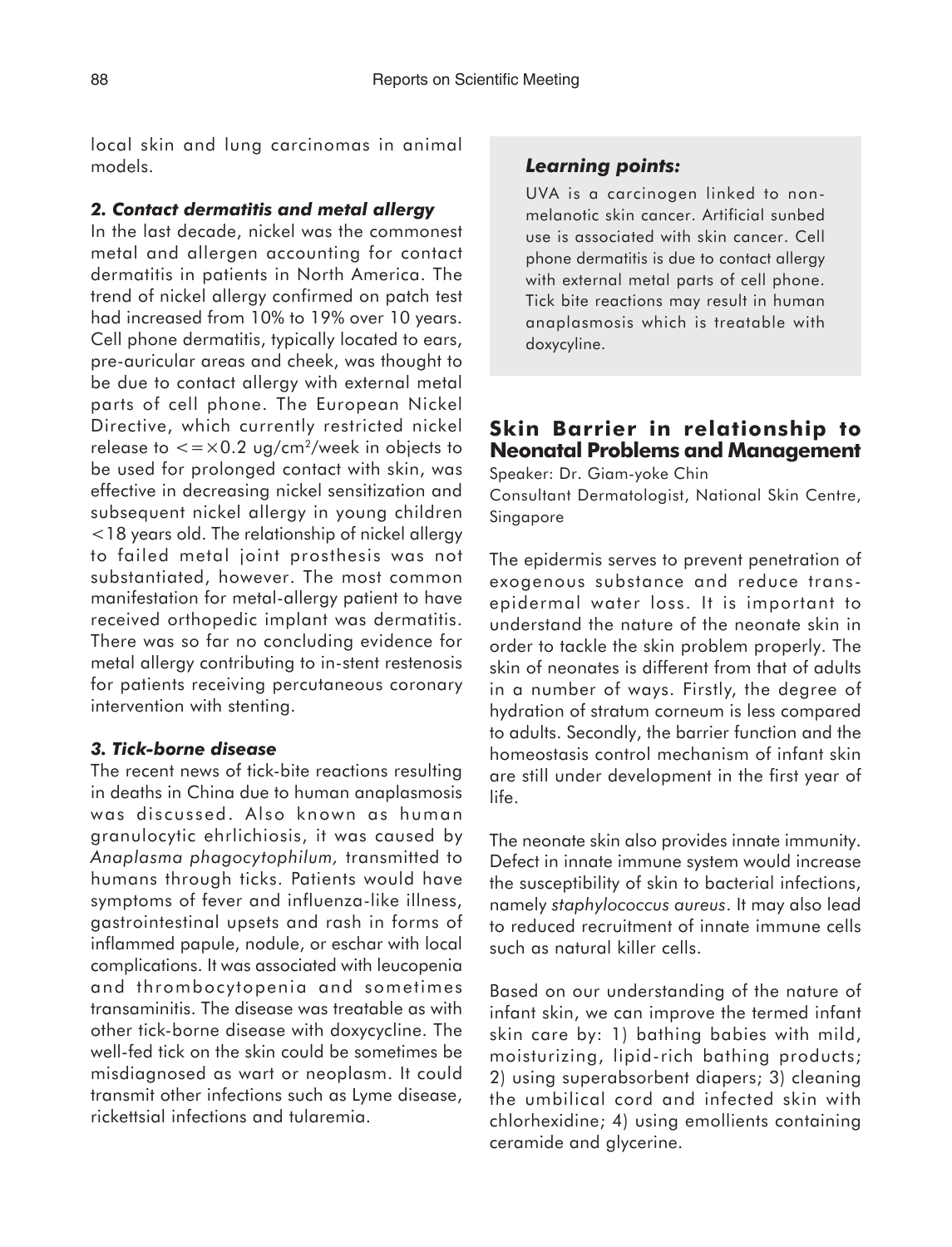The stratum corneum of premature babies has a less developed barrier function. Therefore, special attention has to be given to skin care. It is recommended that no bathing in the first 2 weeks. Cleaning should be done with warm water and aqueous chlorhexidine antiseptics. We should try to avoid using adhesive tapes due to the delicate nature of the premature infant skin. To reduce trans-epidermal water loss, it is advised to use occlusive emollients, isolettes and baby shields.

### *Learning points:*

The nature of neonate skin is different from that of an adult. Special skin care has to be given to termed and pre-termed infants in order to suit their requirements.

# **Management of keloids and hypertrophic scars**

Speaker: Dr. Peter Ku

Consultant, Department of Otorhinolaryngology, Head and Neck Surgery, The Chinese University of Hong Kong, Hong Kong

Keloids and hypertrophic scars are abnormal wound healing responses to trauma, inflammation, burns and surgery. Hypertrophic scars contain excessive scar tissue which is confined within the wound border, but keloids usually have scar tissue that extends beyond the margin of the wound. They usually cause symptoms such as pain and itch, as well as disfigurement and functional impairment.

The aims of treatment for keloids and hypertrophic scars are to reduce the symptoms of pain and pruritus, the volume of scar, the redness and dyspigmentation.

Intralesional injection of triamcinolone to keloids or hypertrophic scars can reduce symptoms, soften and flatten the lesions. The injection may

cause pain due to the building up of hydrostatic pressure inside the scar, but this can be reduced by mixing the steroid with local anaesthetics such as xylocaine. The treatment should continue monthly for 6 to 12 months.

Other treatment modalities such as elastic garments can be used for prevention and treatment of keloids and hypertrophic scars. Silicone gel sheets can promote wound healing and reduce symptoms. Intralesional interferon gamma and interferon alpha-2 beta can suppress collagen synthesis thus is useful in treating keloids.

If the keloids do not respond to medical treatment, then surgery can be considered to excise the keloids. Injection of steroid before and after the excision can reduce the risk of keloid formation after the surgery.

Other forms of treatment such as injection of mitomycin C, cryotherapy, dermabrasion and laser treatment e.g. CO2 laser, Nd-YAG and pulse dye laser have been used with success

Prevention of scar formation is also important. Proper wound care such as avoiding wound infection, reducing mechanical irritation and reducing wound tension can all help to reduce the risk of keloids and hypertrophic scars formation.

### *Learning points:*

There are a number of ways to treat keloids and hypertrophic scars, such as intralesional steroid injection, pressure garments, silicone gel sheets, cryotherapy, interferon, surgery and lasers. Combination of different therapies can increase the success rate of treating these lesions.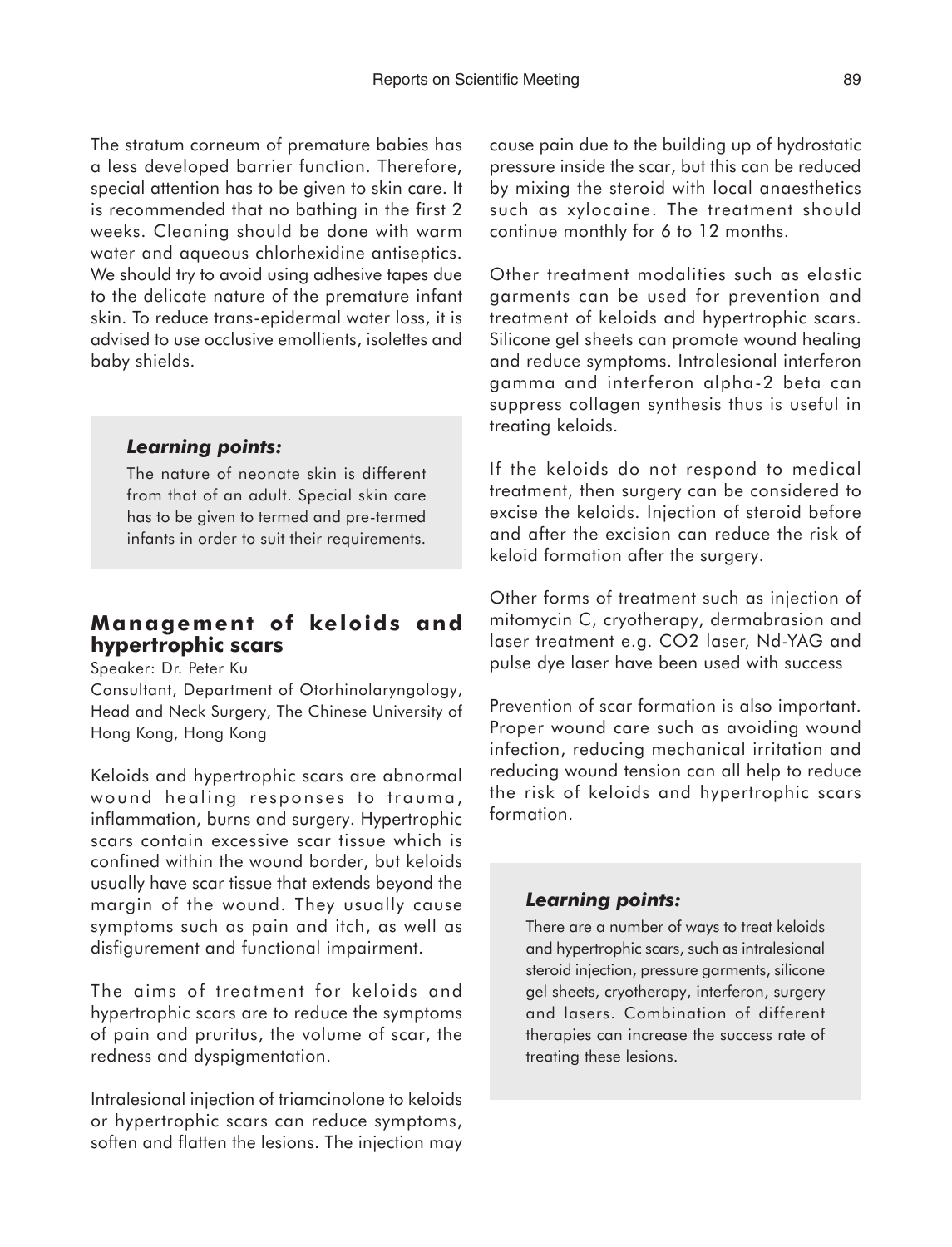## **A survey of hand eczema using selfreporting questionnaire amongst nurses in a major regional hospital in Hong Kong**

Speaker: Dr. David Luk

Consultant, Department of Paediatrics and Adolescent Medicine, United Christian Hospital, Hong Kong

Occupational contact dermatitis is a common skin problem among healthcare workers all over the world. Studies in western countries showed that 70% of nurses were reported to suffer from hand eczema. Hand eczema not only affects the working performance but also the psychosocial aspects of the medical staff.

In view of this, a survey amongst nurses on hand eczema had been conducted in the United Christian Hospital from June to July 2010. The data was collected by means of questionnaires. A total of 1240 questionnaires had been given out and 728 questionnaires returned. The reply rate was around 59.2%.

The prevalence of hand eczema in nurse was found to be 22.6%. Hand eczema most commonly occurs between 34 to 40 years old. Itchiness was the most commonly encountered symptom, which was followed by other symptoms such as dry skin, desquamation, scaling and oozing. The majority of nurses reported to have symptoms that lasted for 1 to 5 years. There was no association between the nursing specialty and the prevalence of hand eczema. The most common treatment given to nurses when they saw doctors was emollient, followed by topical steroid. The majority of nurses washed their hands more than 20 times a day.

This study identified some factors associated with higher risk of developing hand eczema which include personal history of atopy, family history of atopy, age older than 30 years old and the use of emollient after hand wash.

The use of gloves can protect our hands and reduce the risk of developing allergic contact dermatitis. The speaker suggested wearing gloves for no longer than 10 minutes. This is because sweating under the gloves would cause irritation to skin. As compared with hand washing, alcohol hand rub was a less irritating way of disinfecting the hands.

### *Learning points:*

Hand eczema is a common skin problem among healthcare workers in Hong Kong. Factors associated with increased risk of developing hand eczema include personal history of atopy, family history of atopy, age older than 30 years old and the use of emollient after hand wash. The use of gloves can protect our hands against hand eczema.

# **Recent advances in the laser treatment of pigmented lesions**

Speaker: Dr. Moniz MC Wong Dermatologist, Private Practice, Hong Kong

Pigmented lesions over skin, especially on the face, may cause great psychological stress. The use of laser treatment for pigmented lesions has become one of the most popular aesthetic procedures. Before any procedures, the most important step is to make a diagnosis of the pigmented lesions and identify the underlying aetiology.

With the development of lasers and other lightbased devices over the recent years, many cosmetic hyperpigmentary disorders can now be safely and effectively treated. Selective photothermolysis is the main principle for treatment of pigmented lesions by lasers. Melanin, the chromophore in most pigmented lesions has a broad absorption spectrum (from 320 to 1000 nm), leading to different choices of laser with selective range of wavelengths. Longer wavelengths like red and infrared lasers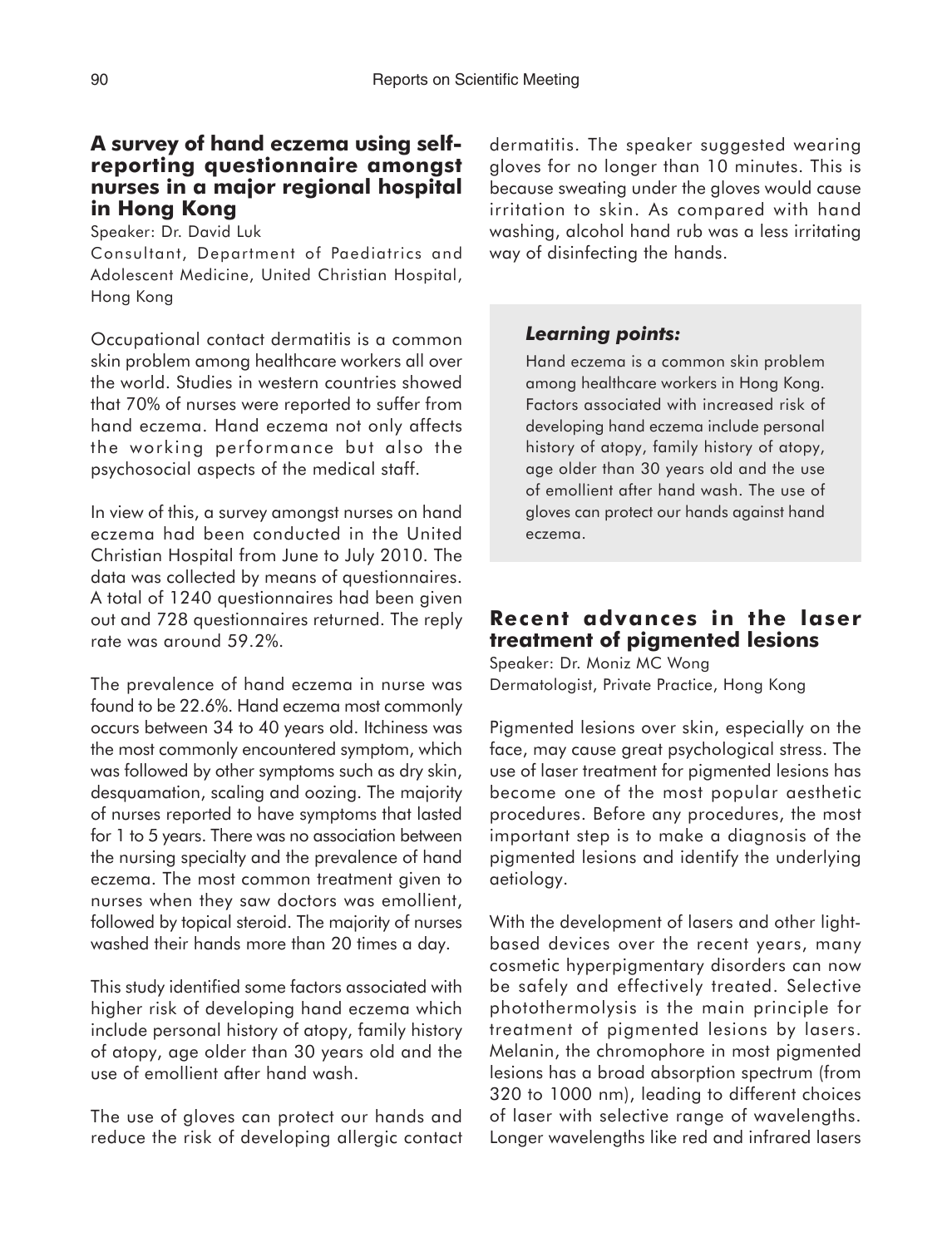penetrate deeper and hence are used for dermal lesions; whereas shorter wavelengths like green light are used to treat epidermal lesions. The appropriate selection of devices for different lesions is vital to achieve satisfactory clinical outcome.

For Q switch (QS) laser, it is effective for freckles and lentigo especially for light skinned patients; however post inflammatory hyperpigmentation (PIH) can occur especially in Asian because it produces photomechanical injury. The risk of PIH is higher in patient with lentigo compared to freckles. Long-pulsed (LP) laser generate mainly photothermal effect, with lower risk of PIH than QS lasers especially for Asians. Possible adverse effects of laser therapy including burns, erythema, bruises, hyperpigmentation, hypopigmentation and scars may occur. However, most of the adverse effects are transient, with the last three side effects being more commonly seen in dark skin.

### *Learning points:*

The use of laser treatment for pigmented lesions has become one of the most popular aesthetic procedures. Making a correct diagnosis of the pigmented lesions and identifying the underlying etiology are of paramount importance in the management of pigmentary disorders.

## **Recombinant desmoglein: How it advances our understanding in pemphigus**

Speaker: Dr. Po-tak Chan

Acting Senior Medical and Health Officer, Social Hygiene Service, Centre for Health Protection, Department of Health, Hong Kong

The concept of pemphigus has evolved in stages, from clinical description of the disease, histopathological features to pathophysiology. Since the autoimmune nature of the pemphigus was discovered, intense effort has been invested in unraveling its antigen. The discovery of desmoglein 1 and 3 as the antigens of pemphigus foliaceus and pemphigus vulgaris respectively, was a major breakthrough in pemphigus research.

The contribution of recombinant desmogleins is discussed in the following areas: proving antidesmoglein antibody is pathogenic, defining the expression levels of desmogleins in stratified squamous epithelium, development of ELISA assay for anti-desmoglein 1 and 3 antibodies, epitope mapping of pemphigus antibody and adoptive transfer mice model for pemphigus vulgaris.

#### *Learning points:*

Recombinant desmoglein molecules can help in understanding the pathophysiology of pemphigus and management of patients with pemphigus.

# **Clinical management of genital wart: A brief review for clinicians**

Speaker: Dr. Kuen-kong Lo Specialist in Dermatology and Venereology, Hong Kong

Genital wart is currently considered to be one of most common sexually transmitted diseases in the developed world. It is characterized by genital growth that can take various clinical forms and the diagnosis most often relies on clinical features. It may appear as cauliflowerlike genital growth, dome-shaped or flat-topped papules in the genital mucosa.

The natural course of genital wart is highly variable and depends on a lot of factors, though majority of cases of genital wart will remit over time. Good understanding of the disease and